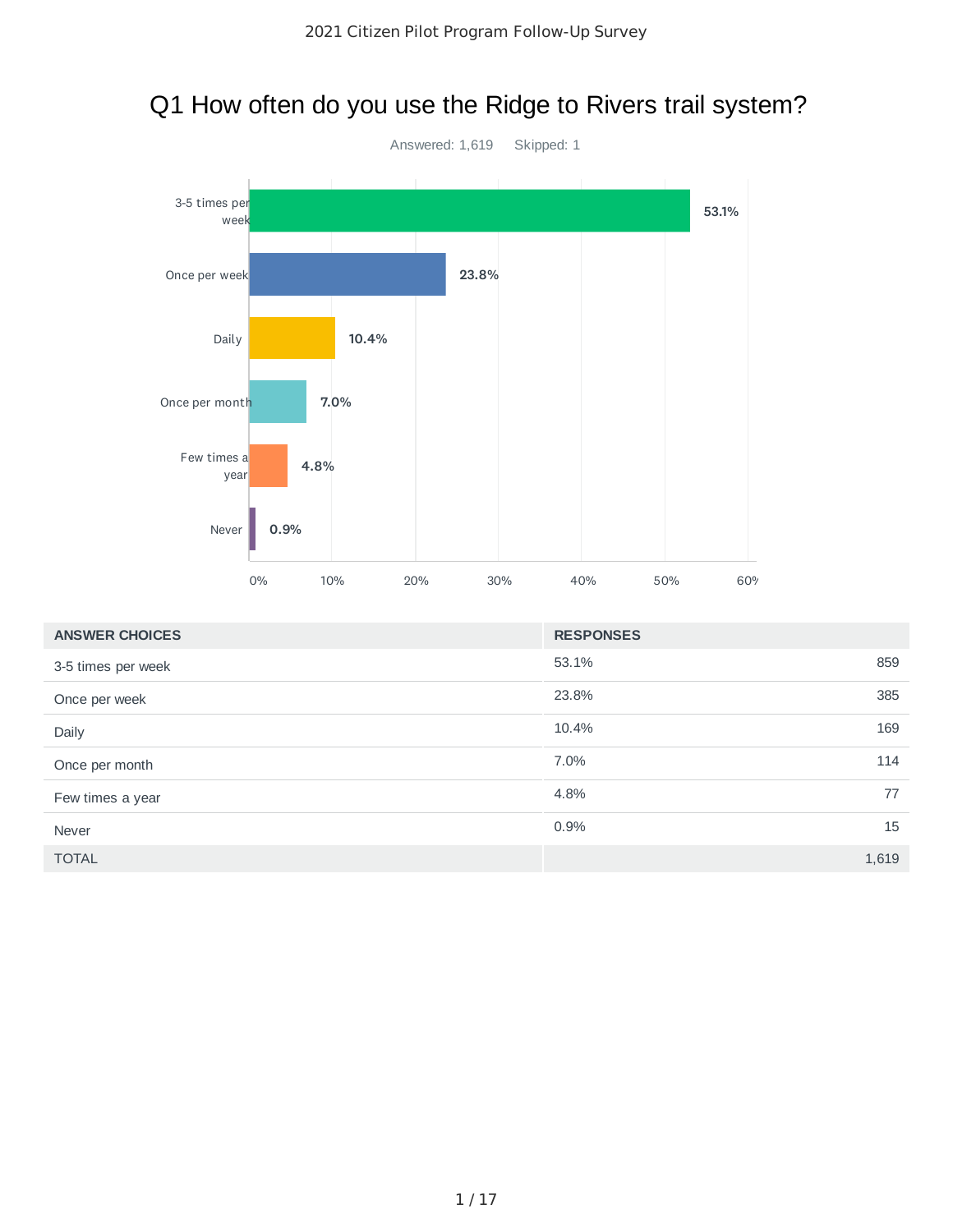# Q2 Please tell us your primary way of enjoying the Boise foothills.



Hiking

**Other** 

#### Answered: 1,618 Skipped: 2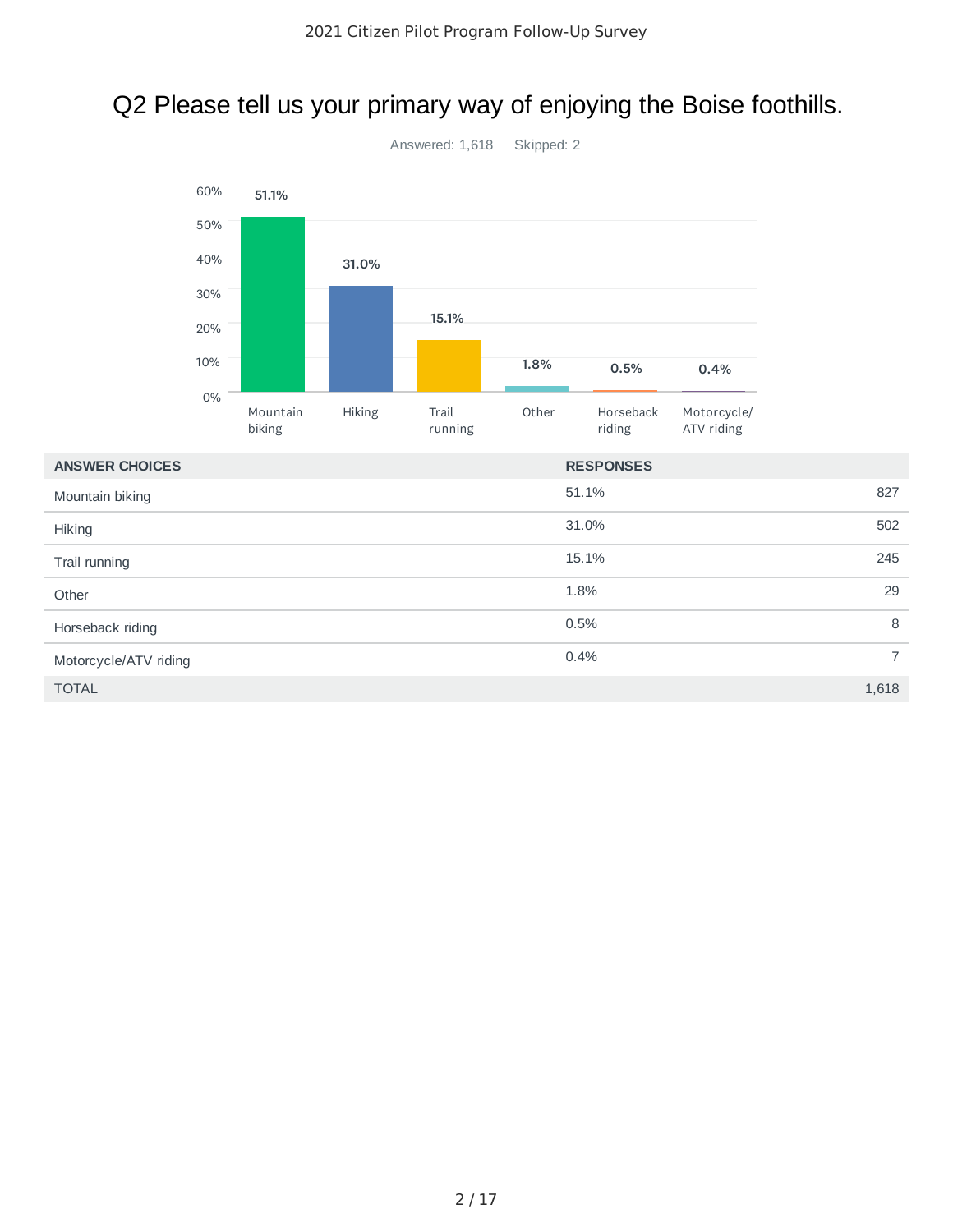# Q3 Do you support the even/odd day separation of use management strategy in place on Lower Hulls Gulch Trail?



| <b>ANSWER CHOICES</b> | <b>RESPONSES</b> |
|-----------------------|------------------|
| Yes                   | 75.1%<br>1,182   |
| <b>No</b>             | 24.9%<br>392     |
| <b>TOTAL</b>          | 1,574            |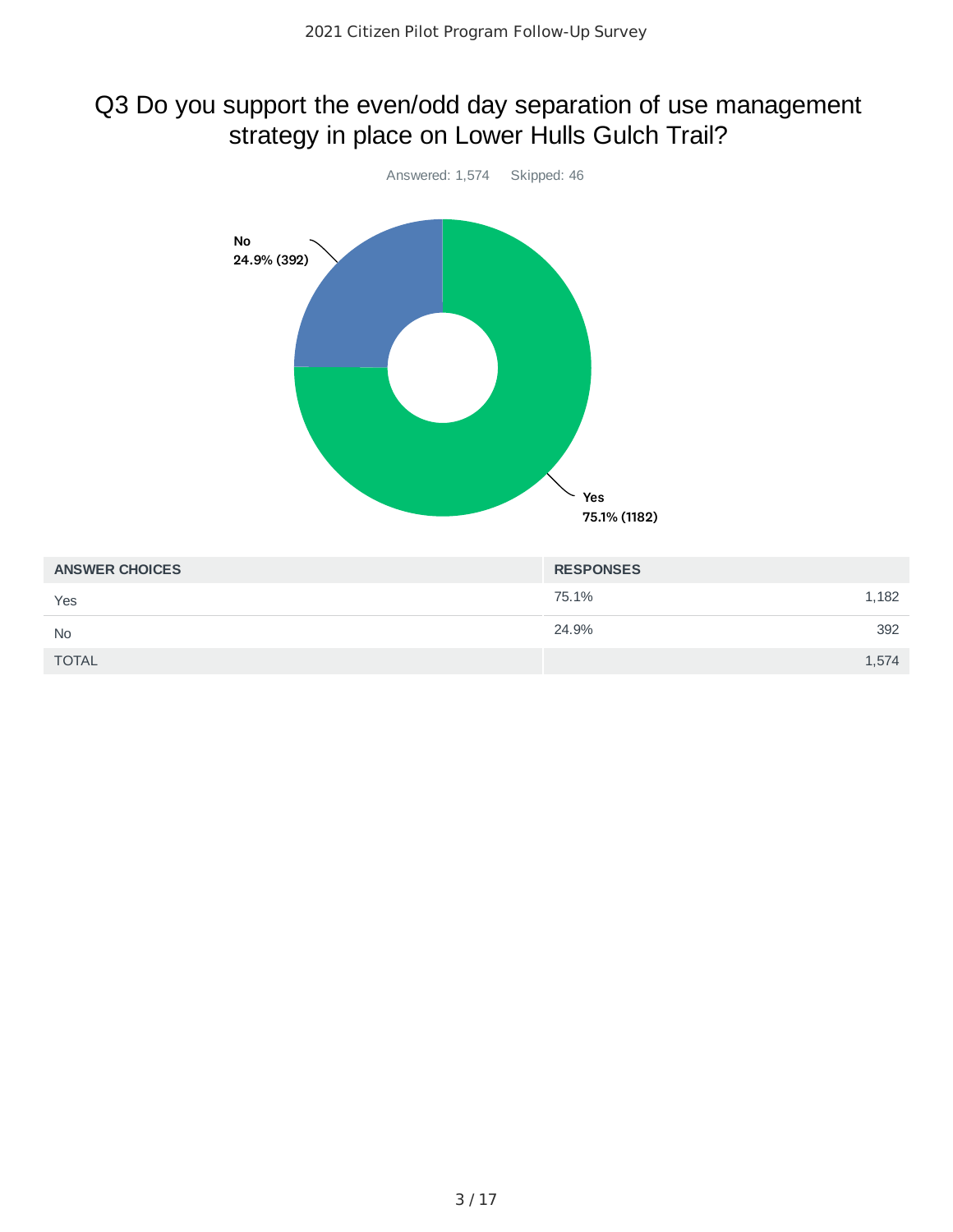#### Q5 Do you support the directional trail management strategy in place for Polecat Loop?

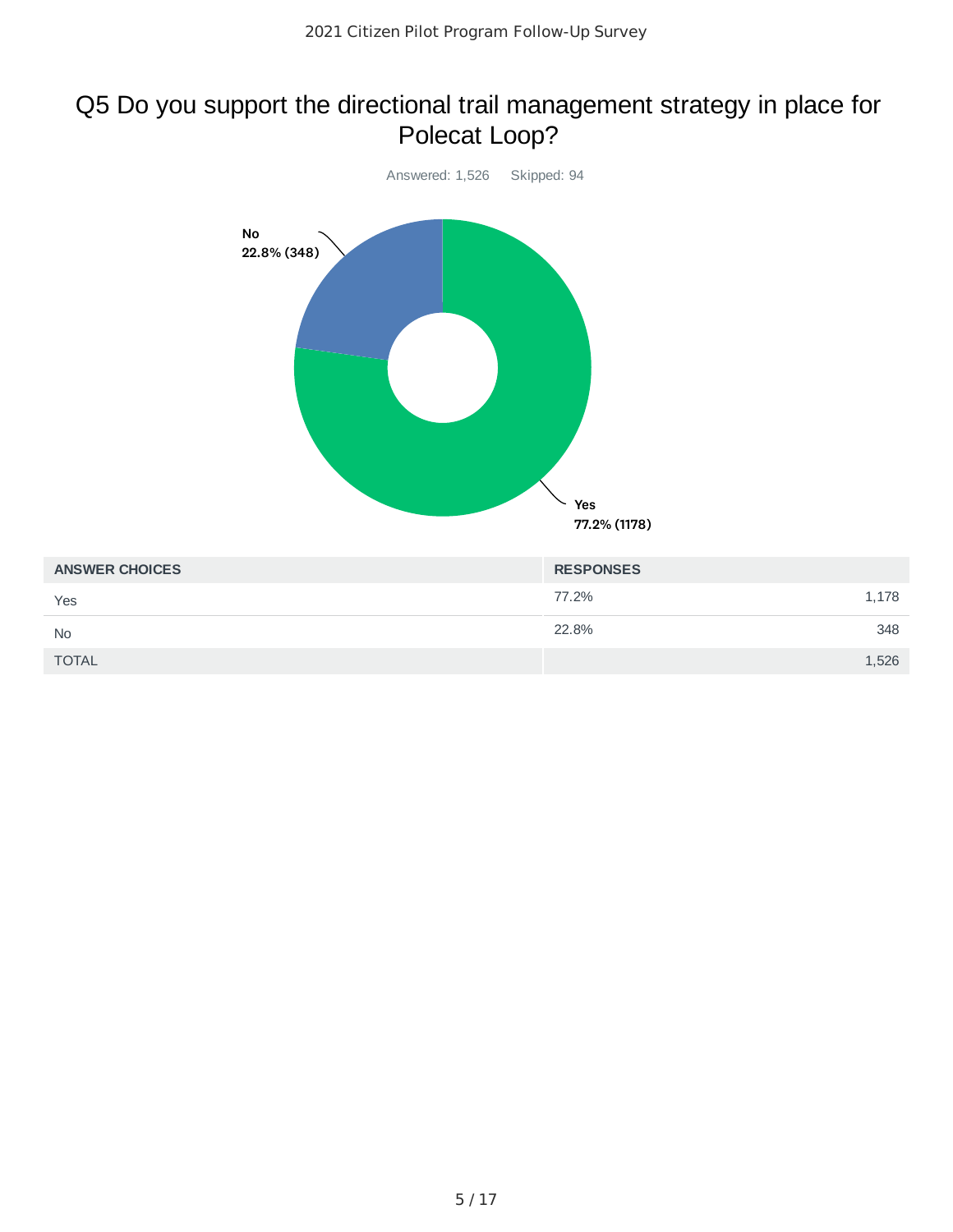# Q7 Would you like to see the direction of Polecat Loop changed to clockwise during the 2021 pilot?



| <b>ANSWER CHOICES</b> | <b>RESPONSES</b> |
|-----------------------|------------------|
| Yes                   | 39.1%<br>550     |
| <b>No</b>             | 60.9%<br>858     |
| <b>TOTAL</b>          | 1,408            |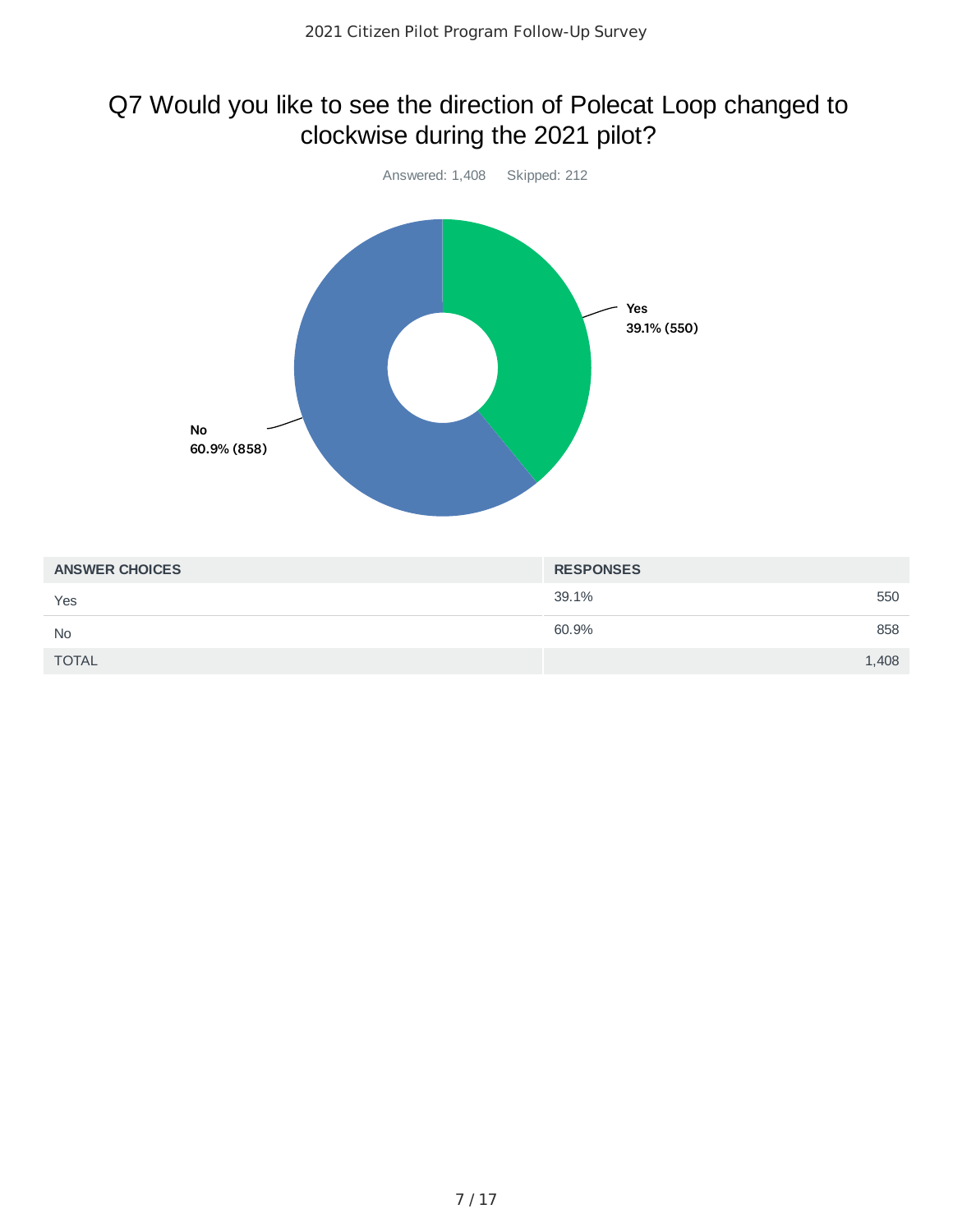# Q9 Do you support the directional trail management strategy in place for Around the Mountain Trail at Bogus Basin?

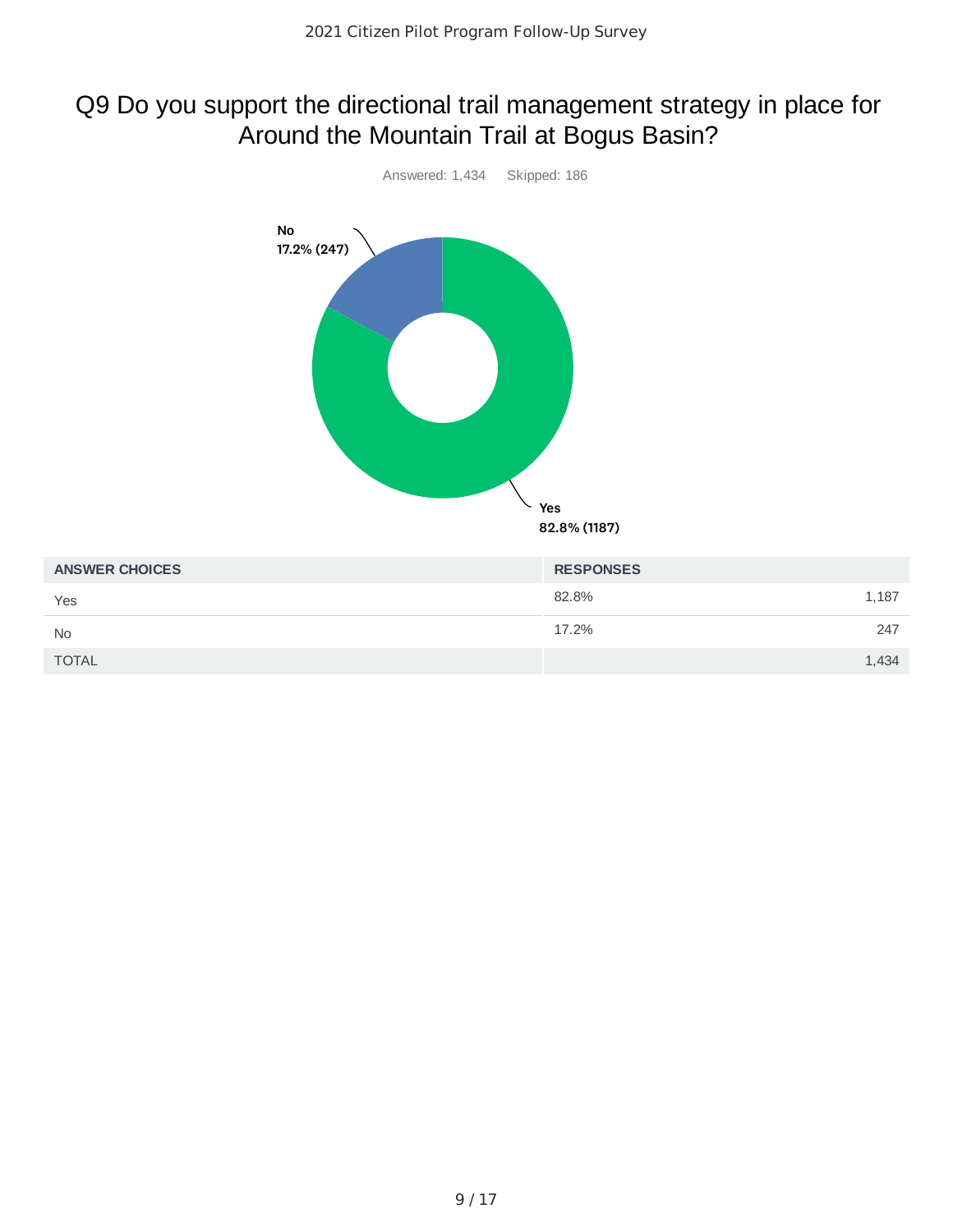#### Q11 Would you like to see the direction of Around the Mountain Trail at Bogus Basin changed to clockwise during the 2021 pilot program?



| <b>ANSWER CHOICES</b> | <b>RESPONSES</b> |     |
|-----------------------|------------------|-----|
| Yes                   | 12.4%            | 171 |
| <b>No</b>             | 87.6%<br>1,212   |     |
| <b>TOTAL</b>          | 1,383            |     |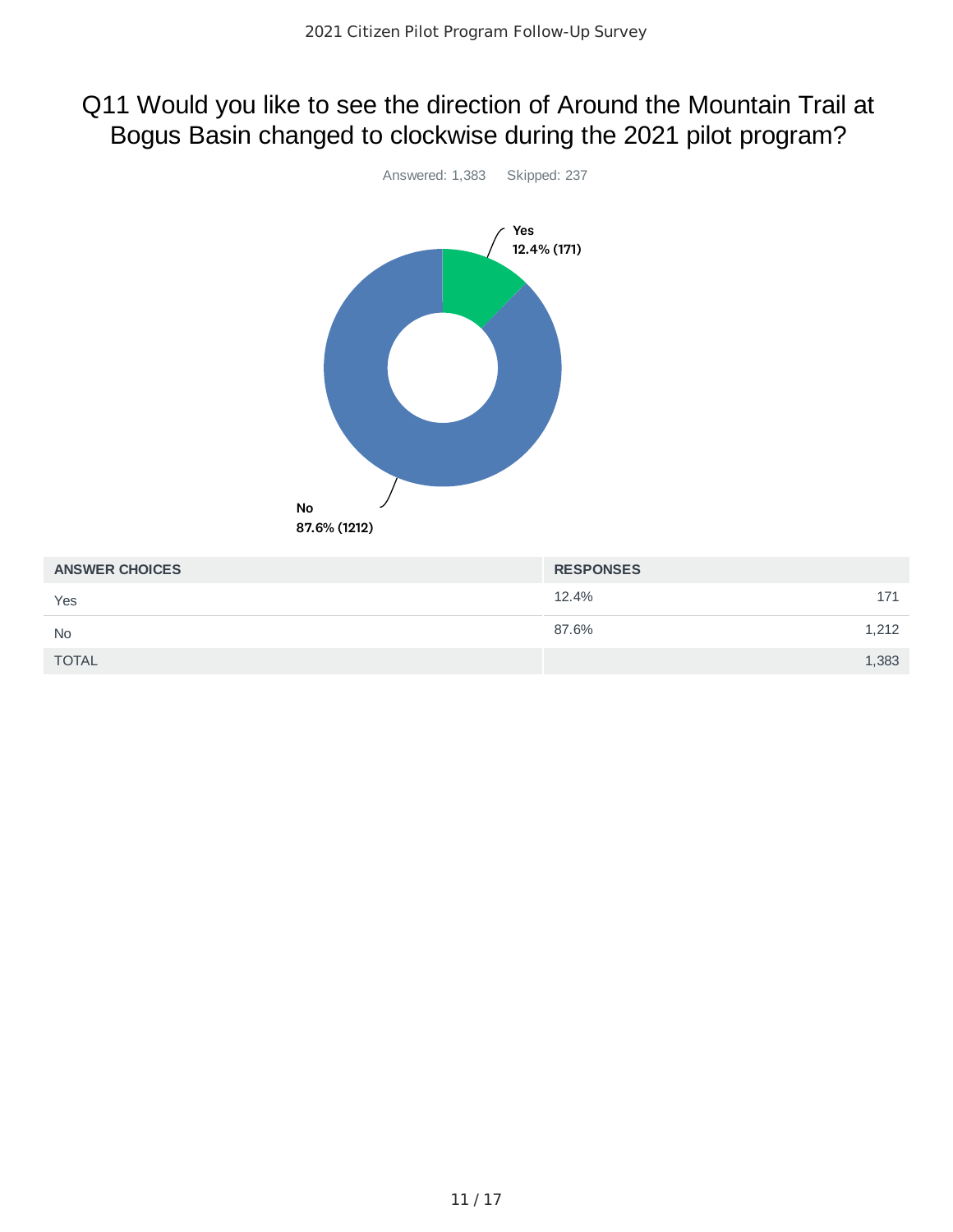#### Q13 Do you support the separation of use management strategy and new trail modifications at Bucktail Trail?



| <b>ANSWER CHOICES</b> | <b>RESPONSES</b> |
|-----------------------|------------------|
| Yes                   | 86.2%<br>1,150   |
| <b>No</b>             | 13.8%<br>184     |
| <b>TOTAL</b>          | 1,334            |